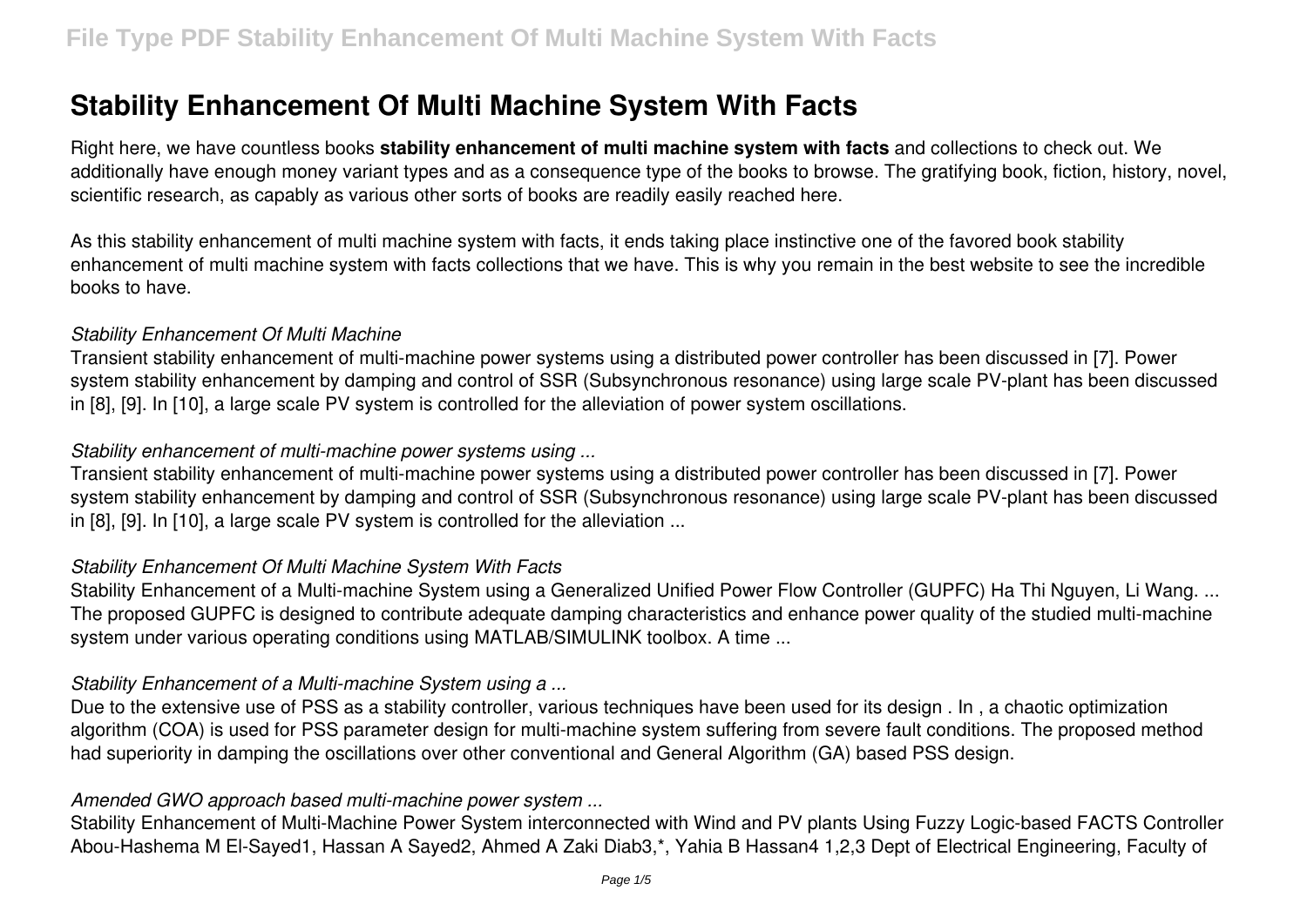# Engineering, Minia University, Minia, 61111, Egypt 3

#### *Download Stability Enhancement Of Multi Machine System ...*

Stability Enhancement Of Multi Machine Transient stability enhancement of multi-machine power systems using a distributed power controller has been discussed in [7]. Power system stability enhancement by damping and control of SSR (Subsynchronous resonance) using large scale PV-plant has been discussed in [8], [9]. In [10], a large scale PV system

#### *Stability Enhancement Of Multi Machine System With Facts*

Download Citation | Stability Enhancement of Multi Machine system using a Unified Power Flow Controller | A Unified Power Flow Controller (UPFC) in Multi machine system is proposed. The UPFC model ...

#### *Stability Enhancement of Multi Machine system using a ...*

Stability Enhancement of Multi Machine system using a Unified Power Flow Controller. Abstract A Unified Power Flow Controller (UPFC) in Multi machine system is proposed. The UPFC model is having a voltage source. The magnitude and angle of this voltage source depends on the UPFC control parameters.

#### *Stability Enhancement of Multi Machine system using a ...*

Transient Stability Enhancement in Multi-Machine Power System by using Power System Stabilizer (Pss) and Static Var Compensator (Svc)

#### *Transient Stability Enhancement in Multi-Machine Power ...*

Stability Enhancement of Multi-Machine Power System interconnected with Wind and PV plants Using Fuzzy Logic-based FACTS Controller Abou- Hashema M El-Sayed1, Hassan A Sayed2, Ahmed A Zaki Diab3,\*, Yahia B Hassan4 1,2,3 Dept of Electrical Engineering, Faculty of Engineering,

#### *Stability Enhancement Of Multi Machine System With Facts*

This paper presents the transient stability enhancement of a multimachine system using series FACTS controllers. Series FACTS controller devices, i.e. TCSC, SSSC and UPFC, have been used in this paper for enhancing the transient stability of the system. Time-domain simulations are carried on PSAT (power system analysis tool box).

#### *Enhancement of Transient Stability of Multimachine System ...*

Transient Stability Enhancement in Multi-Machine Power System by using Power System Stabilizer (Pss) and Static Var Compensator (Svc) Electrical Engineering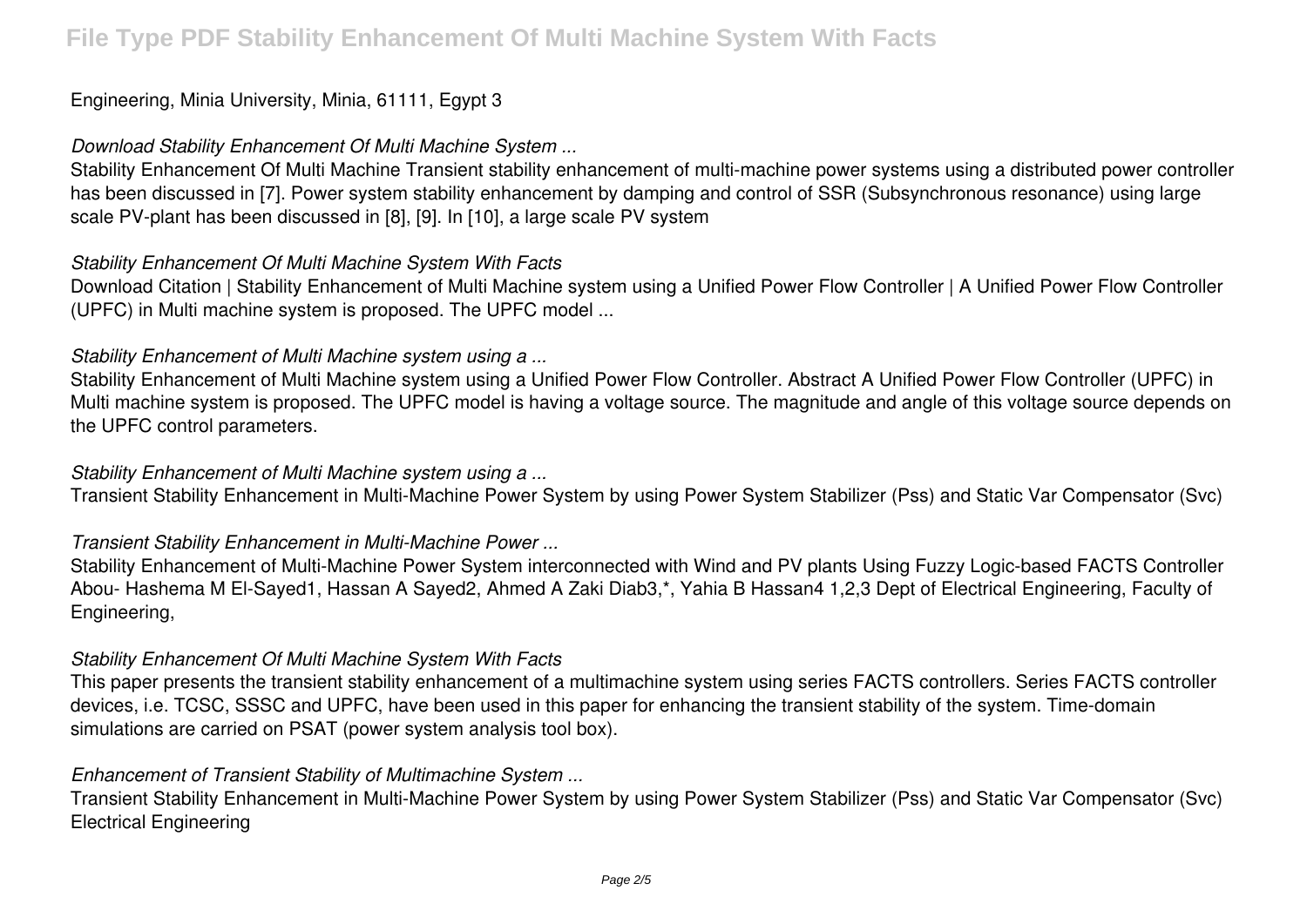#### *Transient Stability Enhancement in Multi-Machine Power ...*

Transient Stability Enhancement of Multi–Machine Power Systems: Synchronization via Immersion of a Pendular System W. Dib Wissam Dib (corresponding author) is with Department of Control systems, IFP New Energy, 1 et 4 Avenue du Bois Préau, 92852, Rueil Malmaison, France (e?mail: wissam.dib@ifp.fr ).

#### *Transient Stability Enhancement of Multi–Machine Power ...*

Read "Transient Stability Enhancement of Multi–Machine Power Systems: Synchronization via Immersion of a Pendular System, Asian Journal of Control" on DeepDyve, the largest online rental service for scholarly research with thousands of academic publications available at your fingertips.

#### *Transient Stability Enhancement of Multi–Machine Power ...*

Transient Stability Enhancement of Multi Machine Power System, 978-620-0-08216-9, Transient stability control of electrical power systems considers the problem of loss of synchronism among synchronous generators when subjected to large disturbances. For the improvement of transient stability the general methods adopted are fast acting exciters, circuit breakers and reduction in system transfer ...

#### *Transient Stability Enhancement of Multi Machine Power ...*

A comprehensive review on stability analysis in multimachine power system is presented in this study. The increasing demand of power has led to the expansion of power system and complexity in design as well as operation. This threatens to deteriorate the stability and reliability in the power network.

## *Comprehensive review on enhancement of stability in ...*

This study presents the application of Unified Power Flow Controller (UPFC) to improvement dynamic stability of a multi-machine electric power system installed with UPFC. Since UPFC is considered to mitigate Low Frequency Oscillations (LFO) and stability enhancement, therefore a supplementary stabilizer based on UPFC (like power system stabilizer) is designed to reach the defined purpose.

## *Dynamic Stability Enhancement of a Multi Machine Electric ...*

Dynamic Stability Enhancement of Power Systems Using Neural-Network Controlled Static-Compensator D Harikrishna, N V Srikanth Dept. of Electrical Engineering, National Institute of Technology Warangal, Andhra Pradesh, India ... Modeling of multi-machine power system is obtained by considering the three-machine nine-bus system. Generator1 is ...

# *Dynamic Stability Enhancement of Power Systems Using ...*

@inproceedings{Aly2014EnhancementOM, title={Enhancement of Multi-machine Power System Transient Stability Using Superconducting Fault Current Limiters with YBCO and Bi-2212}, author={Mohamed M. Aly and Emad Allam Mohamed}, year={2014} } Mohamed M. Aly,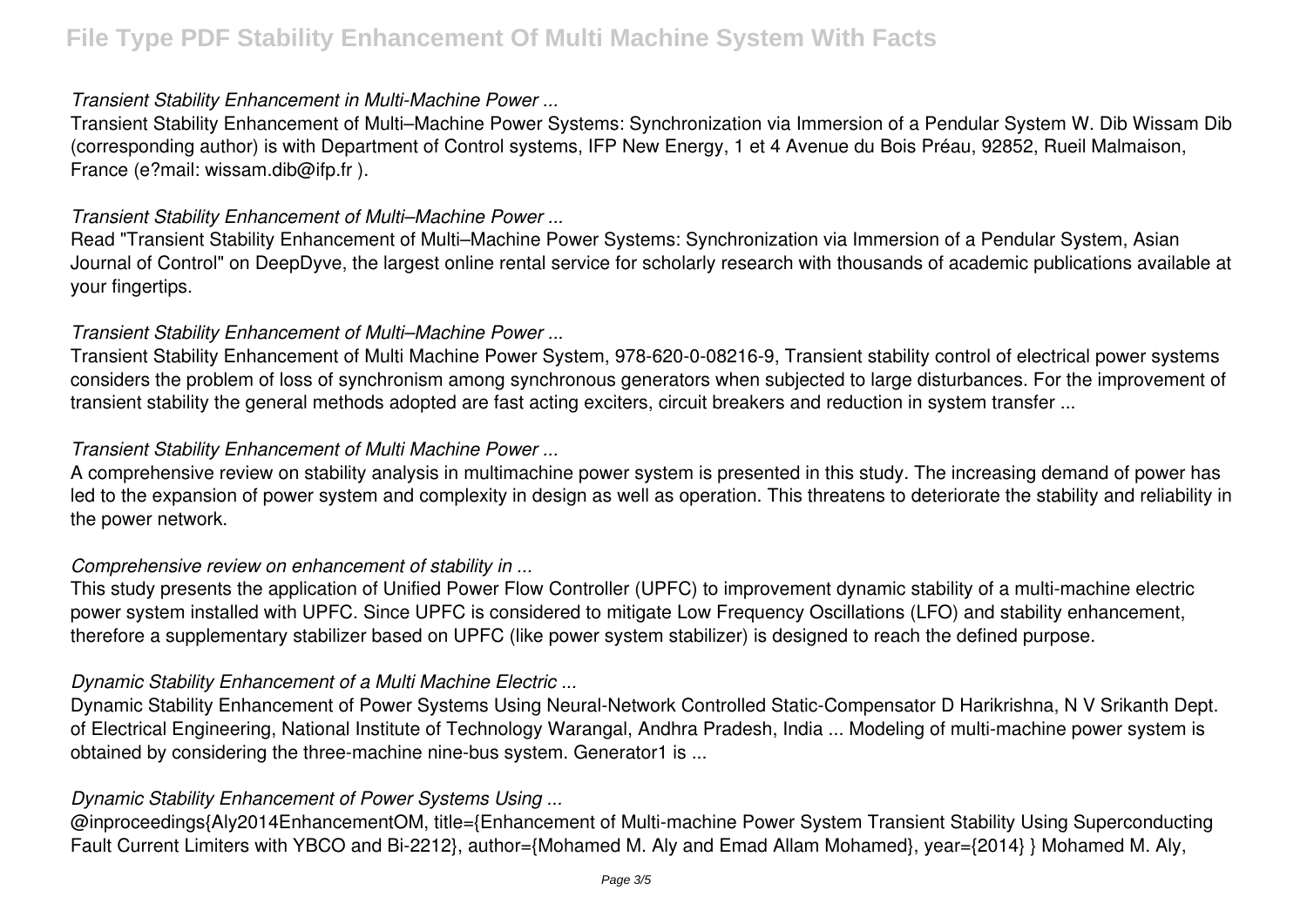Emad Allam Mohamed Published 2014 One of the ...

This is my master thesis "Optimal and Suboptimal control of SMES Devices for Power System Stability Enhancement." It includes the fallowing chapters: 1) Chapter 1:Introduction 2) Chapter 2:System Modeling 3) Chapter 3:Control Design 4) Chapter 4:SMES Control for Single Machine Infinite Bus System 5) Chapter 5: Application to Multi-Machine System 6) Main Fortran Program of M. Sc. Thesis "Optimal and Suboptimal Control of SMES Devices for Power System Stability Enhancement"

This is my master thesis "Optimal and Suboptimal control of SMES Devices for Power System Stability Enhancement." It includes the fallowing chapters: 1) Chapter 1:Introduction 2) Chapter 2:System Modeling 3) Chapter 3:Control Design 4) Chapter 4:SMES Control for Single Machine Infinite Bus System 5) Chapter 5: Application to Multi-Machine System 6) Main Fortran Program of M. Sc. Thesis "Optimal and Suboptimal Control of SMES Devices for Power System Stability Enhancement"

It is well known that for computer simulation and analysis of power systems both planning and operation are necessary. Computer simulation requires an appropriate mathematical model that many inter-related linear, nonlinear, differential and algebraic equations of the system. Such mathematical model is needed for analysis and improves power system dynamic stability performance and also design a suitable controller. This paper provides comprehensive development procedure and final forms of mathematical models of a power system installed with UPFC and controller UPFC using linear quadratic regulator techniques for stability improvement. The impacts of control strategy on power system multi machine installed with UPFC, without UPFC and with controller UPFC at different loading and operating conditions are discussed. The accuracy of the developed models is verified through comparing the study results with those obtained from detailed MATLAB programming. In this paper settling time analysis also have been done for justification of the stability improvement.

This is my master thesis "Optimal and Suboptimal control of SMES Devices for Power System Stability Enhancement." It includes the fallowing chapters 1-Chapter 1: Introduction 2- Chapter 2: System Modeling 3- Chapter 3: Control Design 4- Chapter 4: SMES Control for Single Machine Infinite Bus System 5- Chapter 5: Application to Multi-Machine System 6- Main Fortran Program of M. Sc. Thesis "Optimal and Suboptimal Control of SMES Devices for Power System Stability Enhancement" Author: Dr. Hidaia alassouli Email: hidaia alassouli@hotmail.

There are a myriad of mathematical problems that cannot be solved using traditional methods. The development of fuzzy expert systems has provided new opportunities for problem-solving amidst uncertainties. Fuzzy Systems: Concepts, Methodologies, Tools, and Applications is a comprehensive reference source on the latest scholarly research and developments in fuzzy rule-based methods and examines both theoretical foundations and real-world utilization of these logic sets. Featuring a range of extensive coverage across innovative topics, such